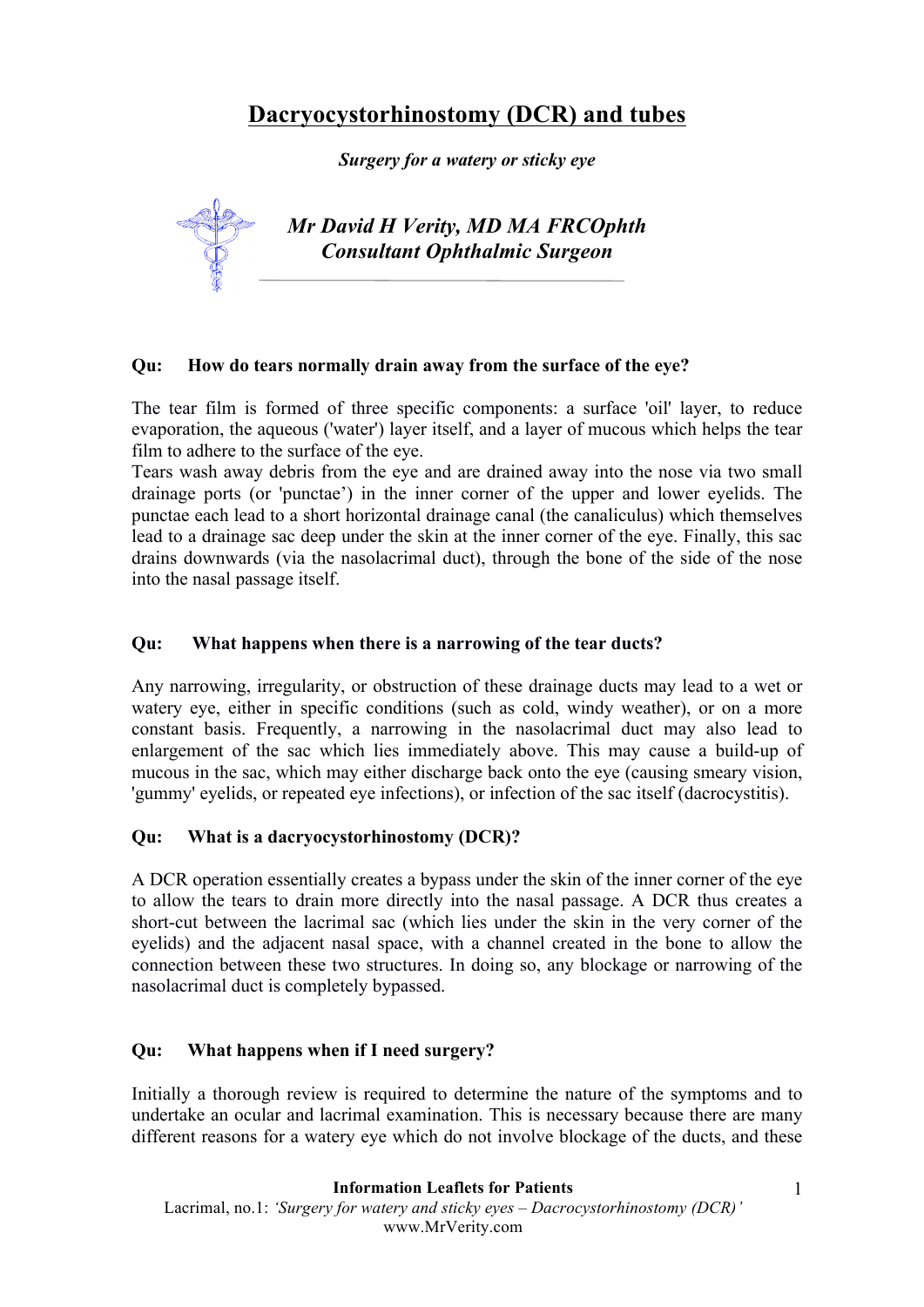must all be excluded first. Subsequent tests include gentle syringing of a very small amount of salty water through the tear ducts to identify any narrowing or blockage of the tear drainage passages. The severity of symptoms and the clinical findings determine the most appropriate treatment, which may not necessarily include surgery. Indeed, many patients may respond to conservative measures even when there is clinical evidence for obstruction of tear outflow.

The 'success' of lacrimal surgery depends on the severity and position of the blockage, and in no case can be guaranteed. Nevertheless, surgery for patients troubled with significant mucus discharge, or gumminess of the eyelids, has a very high success rate (reduction of symptoms in at least 95% of individuals). Among those with watering only, an operation carries a lower success rate  $(~85%)$  even if surgery is successful in creating this channel. This is because (i) there may be subtle undetected causes for *overproduction* of tears, (ii) impairment of the natural 'pumping' mechanism of tears in the inner angle of the eyelids, and/or (iii) unusually viscous mucus in the tear channels or the nose.

If an operation is advised, a date will be arranged, and a pre-operative assessment with the anaesthetist a week or two before proposed surgery may also be required.

Medications either containing, or being similar to, Aspirin, need to be stopped three weeks before surgery. If you have been prescribed these or any other blood-thinning drugs (such as Warfarin or Clopidogrel), your GP, or Hospital Doctor (or anticoagulation clinic) will need to be contacted to determine if it is reasonably safe to discontinue these medications prior to surgery. These medications should be stopped for 3 weeks before surgery to reduce the risk of bruising and post operative nose bleed, which, although rare, can be severe.

## **Qu: What does the surgery involve?**

DCR surgery involves a 1cm incision through the skin on the side of the nose, where a pair of glasses would normally rest. In the vast majority of individuals, this heals very well, leaving only a fine pale line. A dressing is placed over the eye to remain on overnight, and an appointment made for one week later when the skin stitch is removed. Finally, a thin silicone 'string' (or stent) is left high up in the nose, this usually passing unnoticed by the patient until its removal six weeks later in the clinic (similar to removing a stitch).

#### **Qu: What type of anaesthetic is necessary?**

The operation takes about one hour and can be performed under a general anaesthetic (fully asleep) or under a local anaesthetic with intravenous sedation.

With a local anaesthetic, the nose and tissues around the inner corner of the eye are "frozen", and although this will sting for about half a minute, there is unlikely to be any further discomfort. During surgery there is some noise and a feeling of 'pressure', as the fine bone lying around the sac is removed. Elderly patients, or those having a general anaesthetic in the evening, are advised to stay in hospital over-night. Otherwise, the patient is usually discharged from hospital on the same day, although travel home should

#### **Information Leaflets for Patients**

Lacrimal, no.1: *'Surgery for watery and sticky eyes – Dacrocystorhinostomy (DCR)'* www.MrVerity.com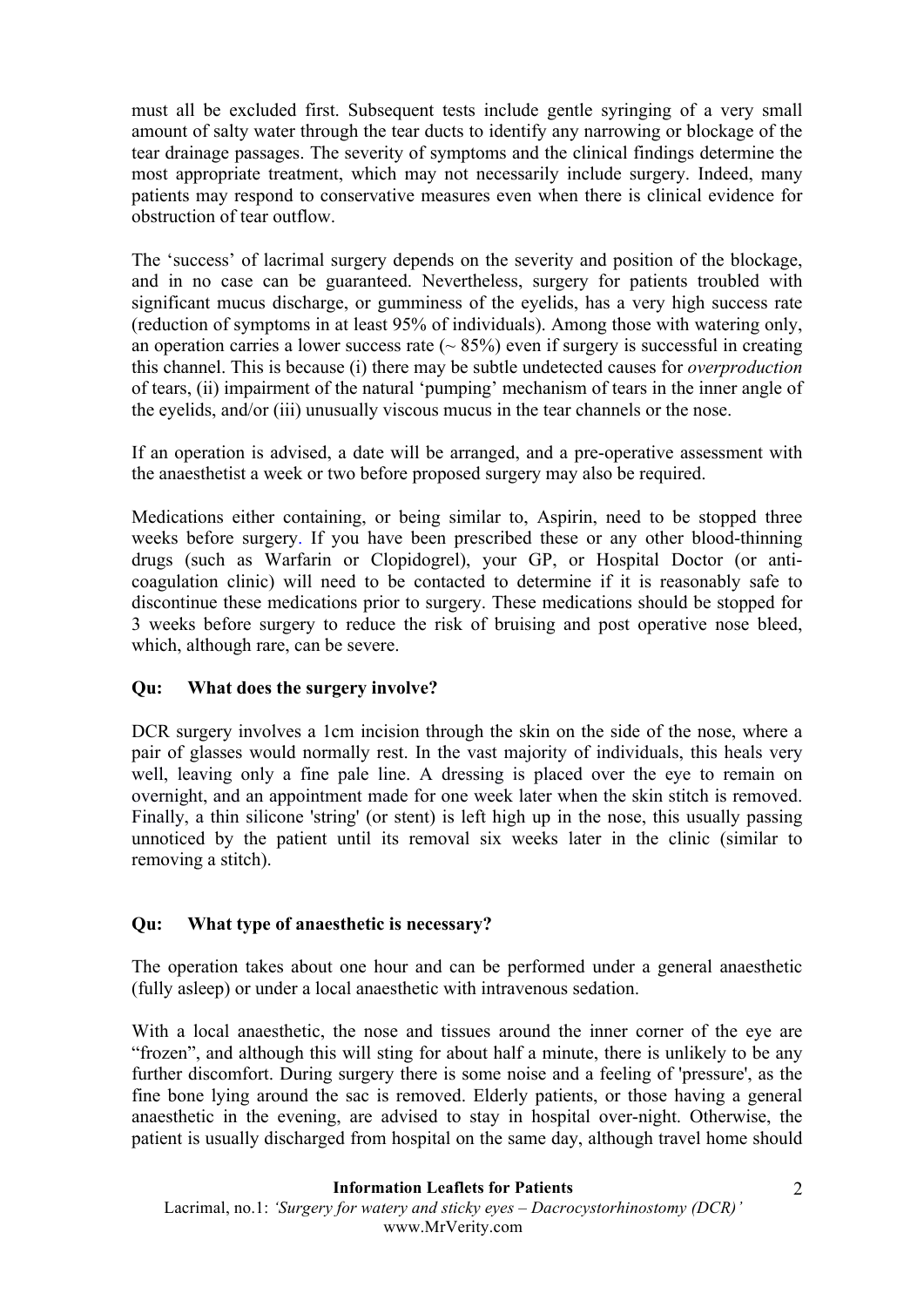be with an able-bodied friend or relative. Note, the patient should not drive home him- or herself.

## **Qu: What happens after surgery?**

After a DCR procedure we generally advise patients not to fly for 2 − 3 weeks, to avoid hot drinks for 36 hours, and not to blow their nose for 2 weeks. Patients should not undertake strenuous exercise for at least ten days, and should try to sleep with their head elevated on an extra pillow if possible.

After surgery, to reduce the chance of a nose-bleed, hot drinks are avoided for 24 hours, and there should be no nose blowing or strenuous exercise for 2 weeks. If sneezing is unavoidable, pressure should not be allowed to build up in the nose. It is advisable to sleep on an extra pillow or two for the first few nights, and driving (including operating heavy machinery), alcohol, and sedative drugs should all be avoided for 24 hours.

If the eye pad has not been removed in the hospital then it should be removed in the morning at home. Normal washing is permissible, with care taken to avoid rubbing the eye. The wound should be kept dry and uncovered. Because surgery involves operating on some of the small sinus air spaces in the nose, swimming and flying in an aircraft should be avoided for least 2 to 3 weeks.

Discomfort after surgery is usually readily controlled with paracetamol or codeine (not Aspirin or Ibuprofen, which increases the risk of bruising and nose bleeds). In order to avoid medication containing Aspirin, the information leaflet accompanying any analgesia should be checked.

Sometimes the skin over the fine skin suture can become a little scabbed, and the inner corner of the eyelids occasionally feels itchy due to the very fine elastic 'string', or 'stent' which is placed in the operative site and which is removed after about 4 weeks. Frequently, due to the presence of this 'stent' the eyes can feel *more* watery in the first few weeks after surgery.

Many patients continue to have a watery eye for some weeks after surgery until the swelling and inflammation settles, and the silicone 'string' in the nose is removed. Although the skin incision heals over a few weeks, internal (unseen) swelling and healing may take many months to settle, and thus some occasional watering *can* persist for several months after surgery.

## **Qu: What are the main complications following a DCR?**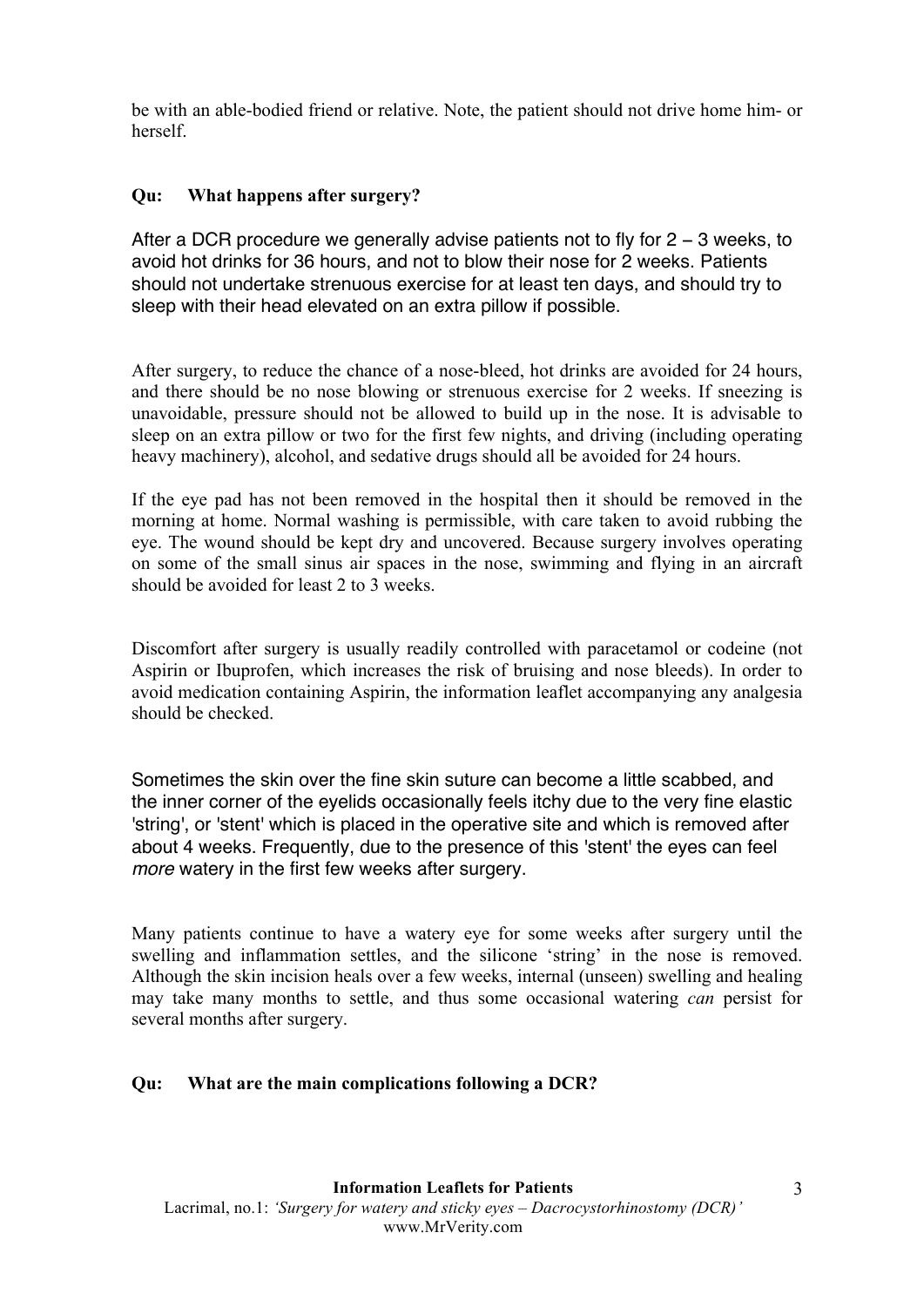#### Nose bleed:

After surgery, a small nose bleed – or passage of old clots – may sometimes occur. This usually settles after a few hours, and may be helped with application of an ice pack to the bridge of the nose and sitting forward. Apply the ice packs over the bridge of the nose, changing the packs every 10 - 15 minutes or so, with ice-free intervals of  $5 - 10$  minutes to allow the skin to warm again.

A more severe nose-bleed may occur in up to 2% of patients within the first 10 days after surgery. Although in most cases the bleeding will stop spontaneously, if it continues for more than half an hour, or is very heavy, you should attend the Accident and Emergency Department at your nearest hospital, **where nasal packing may be required**. In the first instance, at home you should sit upright and you should apply ice packs as above.

#### Infection:

Infection er DCR surgery is very uncommon, and all patients are given antibiotics during the surgery, with tablets after the surgery in those with infection preoperatively, or where both sides are operated on at the same time. All patients are also given antibiotic eye drops as a precautionary measure.

#### Swelling:

The degree of swelling over the inner corner of the eyelids after surgery can vary markedly, some reporting little or none, and others experiencing some swelling and bruising which takes up to a week to settle (the latter being unusual).

Often, patients take the health food remedy called Arnica (in tablet form), and although there are few established studies on its use, it does seem to reduce the swelling (oedema) in some patients after surgery. In the unlikely event that the oedema is marked, cold compresses over the bridge of the nose (in the form of ice packs twice or thrice daily) can also help.

#### Linear scar:

The incision on the side of the nose typically settles very well, becoming visually insignificant in time in most patients. However, in about  $1 - 2$  % of patients, the linear scar is visually troubling, and may require local massage either with Vaseline ®, Arnica cream (http://www.nutritional-supplements-health-guide.com/what-is-arnica.html), or Silicone gel to soften it.

#### Infection:

Infection after DCR surgery is very uncommon, and all patients are given antibiotics during the surgery, with tablets after the surgery in those with infection preoperatively, or where both sides are operated on at the same time. All patients are also given antibiotic eye drops as a precautionary measure for 2 weeks after the surgery.

#### Internal healing with blockage (membrane formation):

Rarely, the normal healing reaction in the nose can lead to the formation of a fine membrane across the internal opening, with recurrence of the original watering

#### **Information Leaflets for Patients**

Lacrimal, no.1: *'Surgery for watery and sticky eyes – Dacrocystorhinostomy (DCR)'* www.MrVerity.com